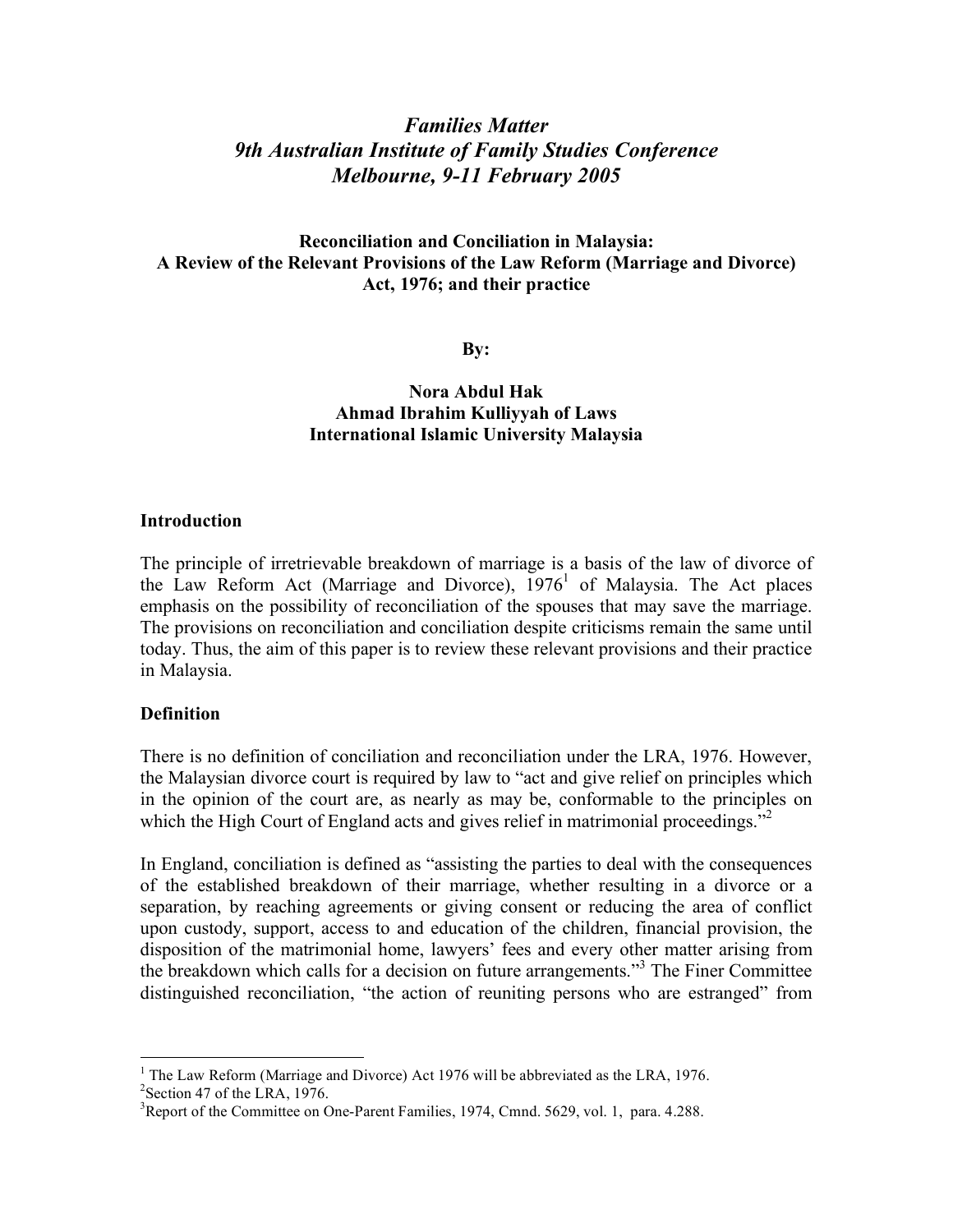conciliation "the process of engendering common sense, reasonableness and agreement in dealing with the consequences of estrangement." 4

#### **Provisions that encourage reconciliation under the LRA, 1976**

#### **Section 55 of the LRA, 1976**

As an effort to encourage reconciliation between the parties the LRA, 1976 provides that provisions may be made by rules of court for requiring that before a petition for divorce may be presented, the petitioner shall have recourse to the assistance and advice of persons or bodies for the purpose of reconciling the estranged parties to the marriage.<sup>5</sup> However, in practice there are no rules of practice and procedures to be observed during the conduct of the hearings and inquiries, and members of the conciliatory bodies conduct the reconciliation efforts at their own discretion according to what is considered best for the particular case.<sup>6</sup>

It is within the intention of the above subsection that attempts made by relatives to reconcile the parties should also be accepted other than the official conciliatory bodies as specified under s 106 (3) of the LRA, 1976. <sup>7</sup> Shanker J., in the case of *In re Divorce Petitions Nos. 18, 20 & 24 of 1983*<sup>8</sup> agrees that:

"As to the steps to be taken to effect a reconciliation referred to by section 57 (2) surely reference to a conciliatory body is not the only way to effect a reconciliation. The in-laws and near relatives, dependants, friends and solicitors themselves could have tried to effect a rapprochement."

The extent to which the LRA, 1976 encourages reconciliation can be seen further in subsection (2) of s 55 where it states:

"If at any stage of proceedings for divorce it appears to the court that there is a reasonable possibility of a reconciliation between the parties to the marriage, the court may adjourn the proceedings for such period as it thinks fit to enable attempts to be made to effect such a reconciliation."

 $\frac{1}{4}$  $^{4}Ibid.,$  vol. 1, para. 4.305.

 ${}^{5}$ The LRA, 1976, s 55 (1).

Noor Faridah, *Reform of Law Reform (Marriage and Divorce) Act, 1976*, [1984] 1 *CLJ,* at p. 138; see also, the Report of the Royal Commission on Non-Muslim Marriage and Divorce Laws which contains the recommendations from the Federal of Women Lawyers that there should be a rule governing the practice of the conciliatory bodies in this country. <sup>7</sup>

<sup>&</sup>lt;sup>7</sup>See,  $C$  *v A* [1998] 6 MLJ p. 229. In this case the judge suggested that section 55 is to be read together with proviso (vi) of section 106. The judge is also of the opinion that by accepting attempts made by the relatives to reconcile the parties can prevent injustice to the parties.

 $^{8}$ [1984] 2 MLJ 158.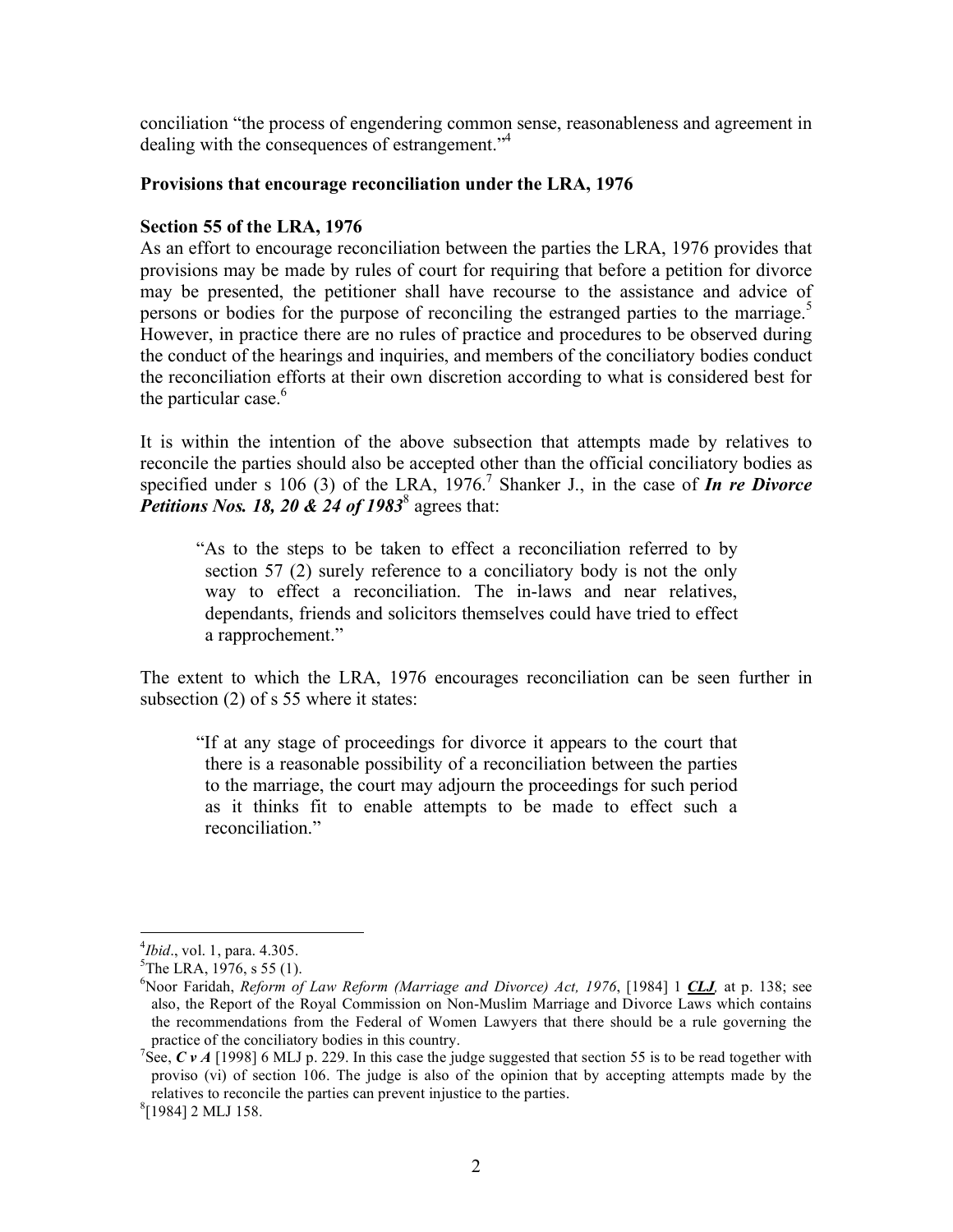In compliance with the provision, it is the duty of the judge that he has to enquire in every case petitioned under s 53 whether reconciliation efforts have been attempted by the parties.

In relation to s 55 (1) the Royal Commission in its Report<sup>9</sup> stated "this section has to be read with s 106 of the LRA, 1976 in providing for attempts to be made to reconcile the estranged spouses before a petition for divorce may be presented."<sup>10</sup> **Section 57 of the LRA, 1976**

Another section of the LRA, 1976 that encourages reconciliation of the parties is s 57 (2) which provides that:

"Every petition for a divorce shall state what steps had been taken to effect a reconciliation."

This section requires that the parties who intend to apply for divorce must first make an effort to reconcile their marital problem, as they need to state it in the divorce petition.<sup>11</sup> For example, in the case of *Joseph Jeganathan v Rosaline Joseph*, <sup>12</sup> the High Court had granted divorce to the petitioner after being satisfied that all efforts at reconciliation had been unsuccessful. This section however does not apply to a mutual divorce under s 52 of the LRA, 1976 as in the case of mutual consent the parties are required only to prove that they both freely agree and consent to end their marriage and there must be proper provisions for the wife and children.<sup>13</sup> It has been suggested by the Federation of Women Lawyers that an exception to this requirement needs also to be made for cases of presumed death or desertion where the respondent's whereabouts is unknown.<sup>14</sup>

### **Section 106 of the LRA, 1976**

In the case of petitions for divorce based on the irretrievable breakdown of marriage, s 106 (1) makes it mandatory that all petitioners have to obtain a certificate from the conciliatory body testifying that it has failed to reconcile the parties before filing their petitions. This mandatory requirement of a reconciliation attempt by the parties takes place prior to the filing of the petition for divorce and it is conducted by out of court reconciliation bodies as specified under the LRA, 1976.<sup>15</sup> Thus, reconciliation is mandatory in the following contested divorce cases;

- 1) adultery;
- 2) unreasonable behaviour;
- 3) desertion for a period of two years; and

<sup>-&</sup>lt;br>9 <sup>9</sup>The Report of the Royal Commission on Non-Muslim Marriage and Divorce Laws,  $15<sup>th</sup>$  November, 1971, p. 58.

<sup>&</sup>lt;sup>10</sup>*Ibid.*, p. 58.<br><sup>11</sup>See, Ferm.

 $11$ See, Form 2 of the Divorce and Matrimonial Proceedings Rules, 1980.

 $^{12}$ [1989] 3 MLJ, p. 109.

 $^{13}$ *Ibid.*, p. 402.

<sup>&</sup>lt;sup>14</sup>The Federation of women Lawyers, in the Report of the Royal Commission on Non-Muslim Marriage and Divorce Laws, 15<sup>th</sup> November, 1971, p. 215.

 $^{15}$ See, s 106 (2) of the LRA.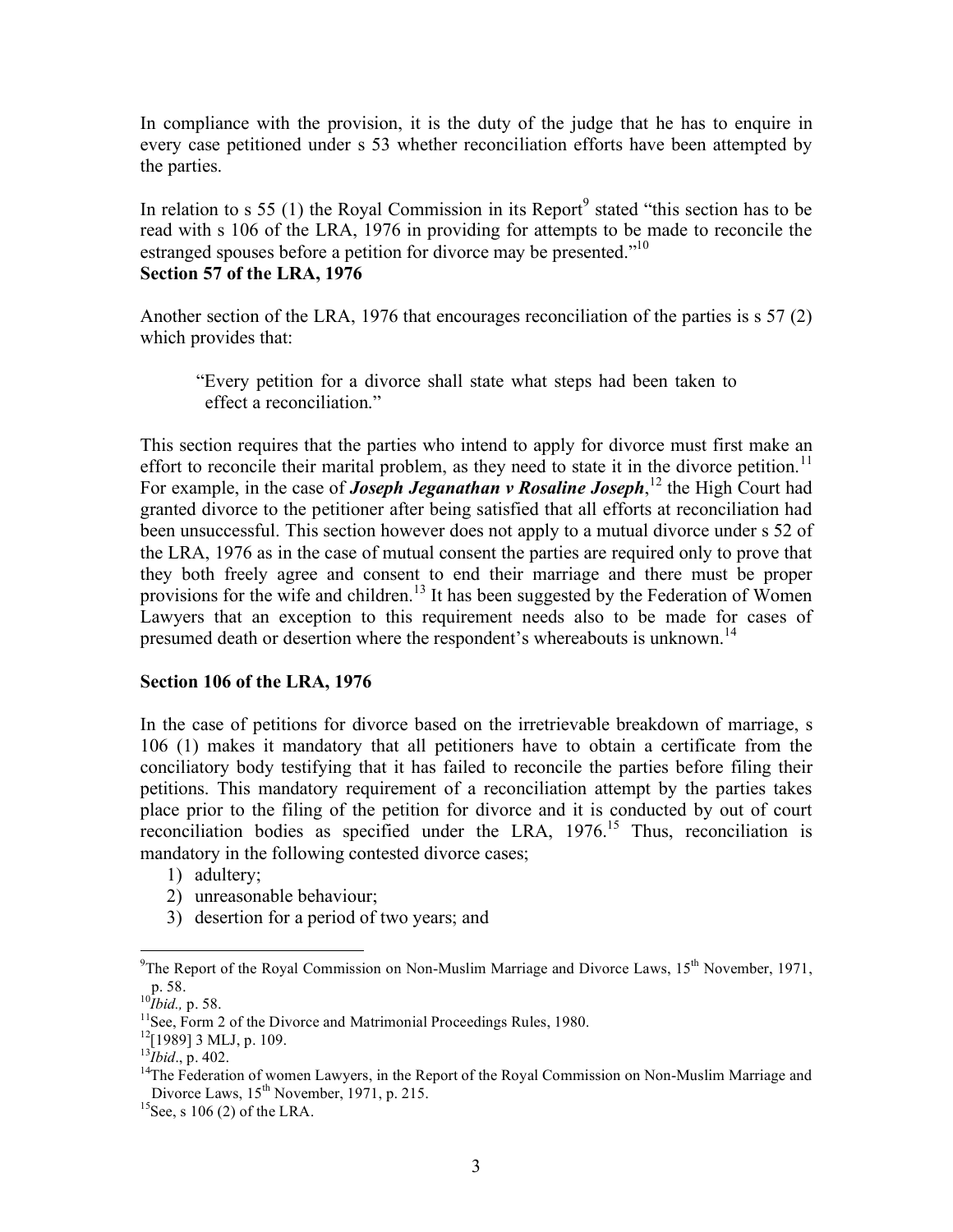4) separation for a period of two years.

This compulsory reconciliation has been criticized, as reconciliation does not seem to work in the Malaysian society the moment a party decides to petition for divorce.<sup>16</sup>

Anantham<sup>17</sup> contended that this compulsory reference does not serve the intended purpose, as very often, it is the party who wants divorce who applies to the conciliatory body with the intention of obtaining the certificate required. Dhillon<sup>18</sup> in his letter to the Law Commission felt that if the ground for divorce is adultery, it is surely difficult for the petitioner to take any steps to reconcile the marriage.

The Bar Council<sup>19</sup> suggested that reconciliation should not be a condition precedent to the filing of a petition for divorce, as it creates a situation whereby interim orders if required are not immediately available. As a result the legal practitioners have to look to other sources of law and procedure to protect the parties and children.<sup>20</sup>

# **Composition of the Conciliatory Body**

Section 106 (3) provides a conciliatory body, which means:

- `(a) a council set up for the purposes of reconciliation by the appropriate authority of any religion , community, clan or association; or
- (b) a marriage tribunal; or
- $(c)$  any other body approved as such by the Minister<sup>21</sup> by notice in the Gazette.`

# **[Footnote added]**

As of date, no conciliatory body has been set up under subsection (3) (c) of the LRA, 1976.<sup>22</sup> In the case of subsection (3) (a) each Assistant Registrar of Marriages appointed for a church, temple or association is required to set up a conciliatory body comprising of members of the organisation, which he represents. Subsection (3) (b) provides for a "marriage tribunal" located in each of the offices of the National Registration Department where it operates.<sup>23</sup>

Membership of a marriage tribunal is prescribed under s 106 (4) consisting of a chairman and two to four other members nominated by the minister or by such officer to whom the Minister may have delegated his powers. The Registrar of Marriages of the district or

 <sup>16</sup> <sup>16</sup>Mimi Kamariah, *Family Law in Malaysia*, Malayan Law Journal, 1999, p. 188.<br><sup>17</sup> Aponthom K. <sup>66</sup> Beform of the Law Beform *(Mamigos and Diverse)*, 4et, 1976.

<sup>&</sup>lt;sup>17</sup> Anantham, K, "*Reform of the Law Reform (Marriage and Divorce) Act, 1976,*" Seminar on Family Law, Faculty of law, University of Malaya, 1990. Faculty of law, University of Malaya, 1990.<br><sup>18</sup>The Bonart of the Boyal Commission, an ai

<sup>&</sup>lt;sup>18</sup>The Report of the Royal Commission, *op. cit.*, p. 74.<sup>19</sup>The Bar Council meeting, which was held in April 1.

 $19$ The Bar Council meeting, which was held in April 1982.

 $^{20}Ibid.$ 

 $^{21}$ The Minister is defined in s 2 as the Minister charged with responsibility for the registration of marriages, determines the specific areas or districts for which marriage tribunals shall be set up.<br> $22\text{ A bmod}$  Awang, an git, n 2

 $\frac{22}{24}$ Ahmad Awang, *op. cit.*, p. 2.

 $^{23}Ibid.$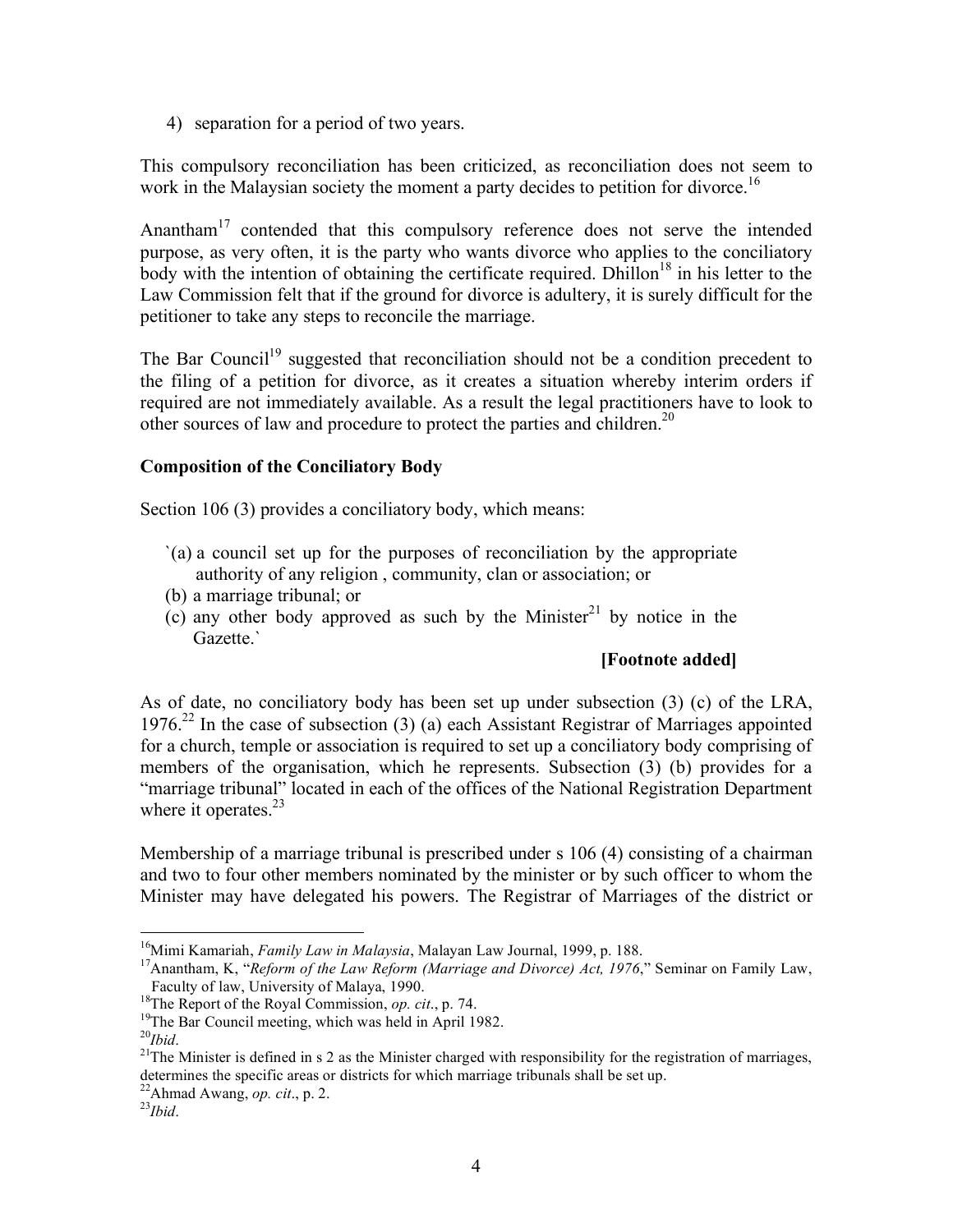division is normally appointed as chairman. Other members are appointed from the public on the recommendation of the State Governments, and/or from government officials, particularly social welfare officers. As observed from the practice of the Marriage Tribunal at the Head Office, officers of the NRD (National Registration Department) are appointed to conduct the session with the Assistant Registrar acting as chairman. <sup>24</sup>

The composition of the conciliatory bodies for the various churches, temples and associations is not prescribed, but administratively it is fixed to comprise a chairman, who is an Assistant Registrar of Marriages and four other members nominated by their organisations. <sup>25</sup> These bodies are appointed on voluntary bases and members are not paid remuneration for their services.<sup>26</sup>

# **Qualification of the Conciliatory Body**

The LRA, 1976 does not state the qualification required of the members of the conciliatory bodies. It only provides that all members shall be nominated by the Minister, or by such officer to whom the Minister may have delegated his powers.<sup>27</sup> In practice most members of the conciliatory bodies are composed of laymen.<sup>28</sup> They are not equipped with appropriate training and experience in this noble role of reconciliation, neither are there any guidelines as to how to approach their task.<sup>29</sup> Mimi<sup>30</sup> stated that "the members of the body are invariably strangers, some are judgmental whilst others are prejudiced, biased or hostile." As a consequence, "the parties are normally inhibitive and hesitant in disclosing the private details of their marriage difficulties before strangers."<sup>31</sup> Rita,<sup>32</sup> suggested that there should be a proper full time appointment of a team of specialists trained in marriage counselling to be in the conciliatory bodies. The team may include a clinical psychologist and a social worker; and should be attached to and become permanent employees of the family division of the high court; and be available at all times to assist the judge of the family division at all material times as well as carry on the reconciliatory functions at other times. Hence, there should be a detailed provision concerning the qualification of the members and also guidelines as to how to carry out the reconciliation and conciliation process.

 $^{24}$ *Hbid.* 

<sup>&</sup>lt;sup>24</sup>Ibid.<br><sup>25</sup>Formal interview with Pastor Stanley Lim of the Glad Tiding Church in Petaling Jaya, Selangor in November 1999. <sup>26</sup> Noor Farida, *Reform of the Law Reform (Marriage and Divorce) Act,* 7th Malaysian Law Conference,

Kuala Lumpur, 1983, p. 139; Zaleha Kamaruddin, *Introduction to Divorce Laws in Malaysia,* International Islamic University Malaysia, 1998, p. 135; Ahmad Awang, 'Reconciliation and Family Courts', Conference on *the Reform of Law Reform (Marriage and Divorce) Act 1976*, organised by Kulliyyah of Laws of the International Islamic University Malaysia, 1992, p. 3.

 $2^{7}$ The LRA, 1976, s 106 (4).

<sup>&</sup>lt;sup>28</sup>Awang Yaacob, *op. cit.*, p. 9.

 $^{29}$ *Ibid.*, p. 9.

<sup>&</sup>lt;sup>30</sup>Mimi Kamariah, *Family Law in Malaysia*, Malayan Law Journal Sdn. Bhd., 1999, p. 188

 $13^{31}$ *Ibid.*, p. 188.

<sup>&</sup>lt;sup>32</sup>Rita Reddy, *Reconciliation and Family Court*, Paper presented in the Conference in the Reform of Law Reform (Marriage and Divorce) Act, 1976, organised by IIUM, 1992, p. 21.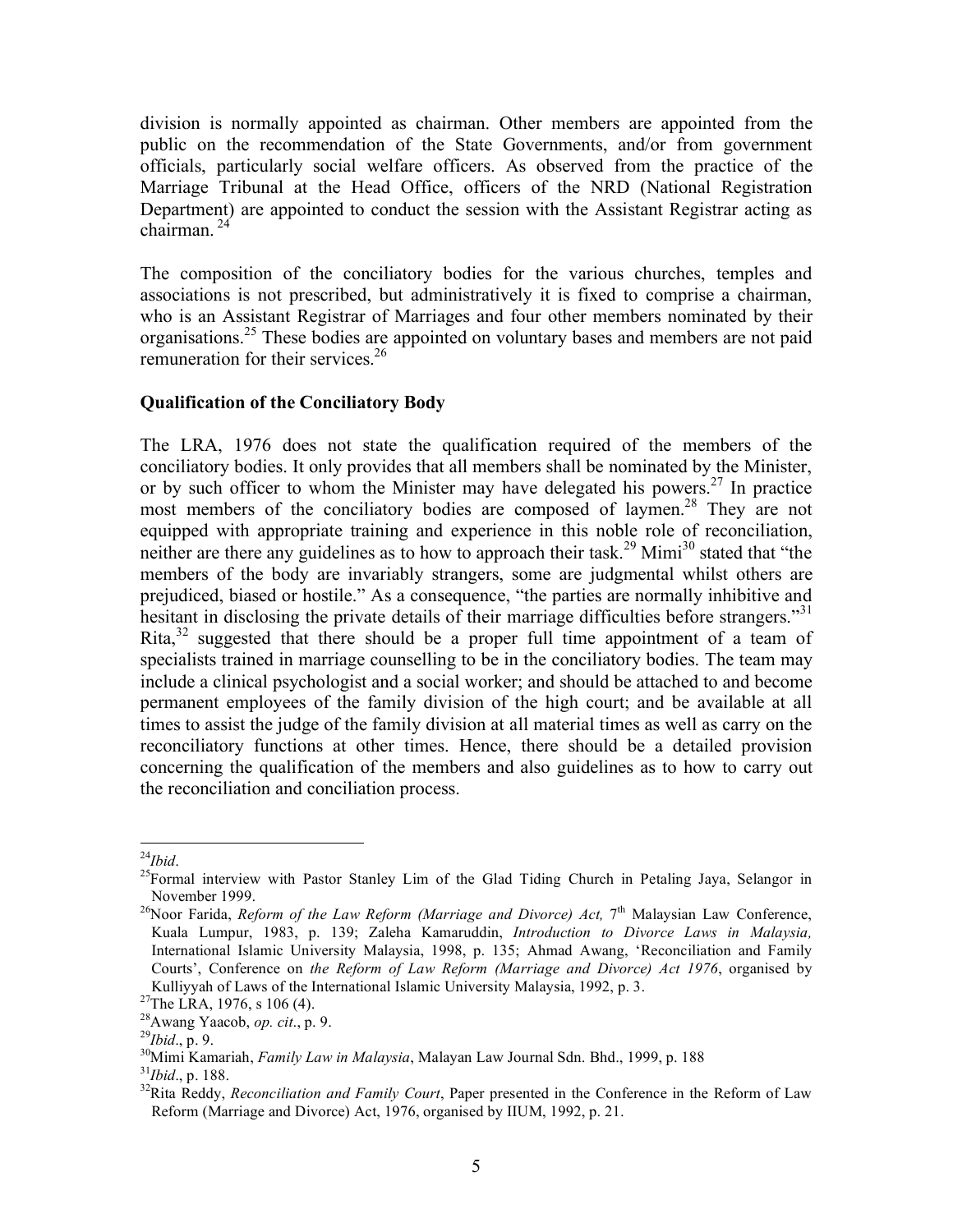### **Duration of the reconciliation process**

Section 106  $(5)$  (a) states:

"A conciliatory body to which a matrimonial difficulty has been referred shall resolve it within the period of six months from the date of reference; and shall require the attendance of the parties and shall give each of them an opportunity of being heard and may hear such other persons and make such inquiries as it may think fit and may, if it considers necessary, adjourn its proceedings from time to time."

Thus, an attempt at reconciliation must be done within a six-month period. The provision allows if considered necessary, adjournment of the proceedings from time to time. There has been suggestion that the above subsection should be amended and to include a discretionary clause under it. This is to allow the members of conciliatory bodies to use their discretion in individual cases. Once it has been determined that there is no possibility of reconciliation between the parties the certificate should be issued at the earliest possible date. The Federation of Women Lawyers suggested a three-month period for attempts at reconciliation.<sup>33</sup>

According to Ahmad Awang<sup>34</sup> the main objection to the present marriage tribunal is that it delays the process for the party to get a divorce. However, in practice he said, "The delay, if any, cannot exceed a period of six months". He then said, "It is difficult to see the reason for anyone not able to wait a few more months for a divorce unless the petitioner is desperately wanting to get rid of his/her spouse in order to remarry someone else and in fact the delay is a way of cooling down the heat of the matrimonial difficulty."<sup>35</sup>

# **The function of the conciliatory bodies**

The main function of the conciliatory bodies is to reconcile matrimonial disputes of the parties with the aim that they will resume cohabitation. However, subsection (5) (b) of s 106 provides:

"If the conciliatory body is unable to resolve the matrimonial difficulty to the satisfaction of the parties and to persuade them to resume married life together, it shall issue a certificate to that effect and may append to its certificate such recommendations as it thinks fit regarding maintenance, division of matrimonial property and the custody of the minor children, if any, of the marriage."

This subsection confers power on the conciliatory body to make recommendations in matters of division of property, custody and maintenance if it thinks necessary to do so.

 <sup>33</sup> <sup>35</sup>Report of the Royal Commission on Non-Muslim marriage and Divorce Laws, *op. cit.*, p. 219.  $34A$  hmod Awang, an *ait*. n 15

<sup>&</sup>lt;sup>34</sup>Ahmad Awang, *op. cit.*, p. 15.

 $35$ *Ibid.*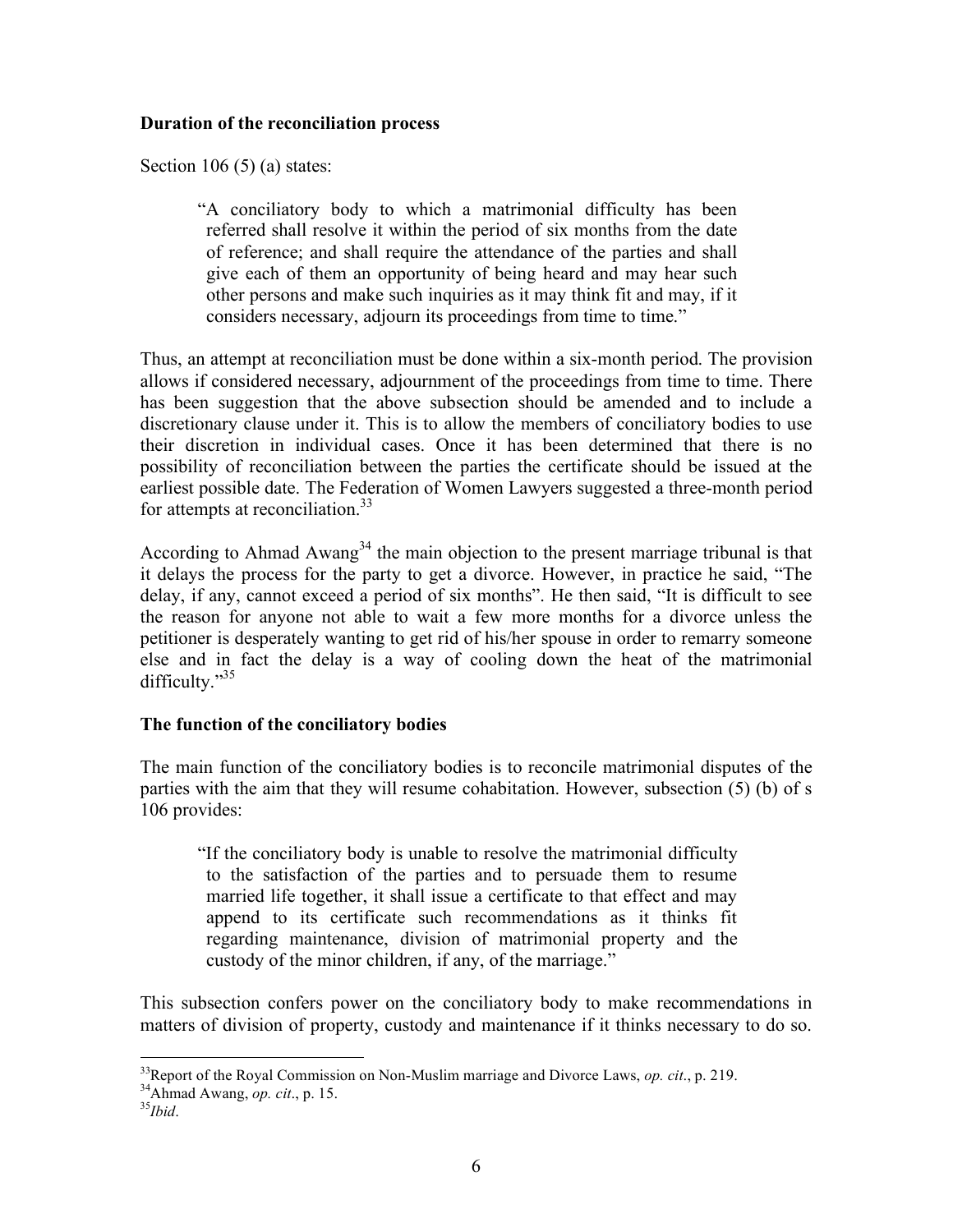There are opinions to the contrary that the body should not make recommendations on the above matters. 36

However, it has been argued that by taking away such power from the conciliatory body would restrict the scope and meaning of reconciliation. Reconciliation does not only mean reuniting partners or preventing separation.<sup>37</sup> Reconciliation also means that it reconciles individuals to the necessity of divorce and their lonely future. Furthermore the divorce court is not the most congenial place to 'bargain' for children and property, a less adversarial surrounding like the conciliation bodies might be able to achieve better result. The recommendations of the Marriage Tribunal are, as the name suggests merely recommendations. It is at the judge's discretion that he may either adopt them with or without modification or choose to ignore them altogether.

### **Some issues in practice**

## **Popularity of the Conciliation Institutions**

Notwithstanding the mandatory legal requirement, these bodies/tribunals are unpopular. This is attributed to the cultural background of the couple themselves.<sup>38</sup> Among the non-Muslims in Malaysia, reconciliation efforts, prior to the LRA, 1976, were mainly undertaken by family elders and friends in the event of any estrangement between the parties.<sup>39</sup> In some cases, religious institutions assumed important roles in reconciliation. However, there were no formal structures as at present.<sup>40</sup> Mimi Kamariah<sup>41</sup> said, "In Malaysia where familial ties are still fairly strong, parties whose marriages are facing difficulties would invariably seek help from members within the family circle." She further said, "Only if that fails, a party would consult a lawyer and be advised on the procedures, requirements, and implications relevant to a divorce proceeding."<sup>42</sup>

In a traditional Chinese society, couples prefer to settle their disputes amicably using a third party as mediator. They were influenced by Confucian thought, which valued moral principles and had little regard for legal measures.<sup>43</sup> It was said that:

<sup>&</sup>lt;sup>36</sup>Mary Nesarajam, *op. cit.*, 1983; The Bar Council Meeting in April 1982; Interview with Kanamah, a chairman of the Marriage Tribunal at the Head Office. See also, C. H. Liew, *Reform of the Law Reform (Marriage and Divorce) Act, 1976*, Seventh Malaysian Law Conference, Kuala Lumpur, From October 31 to November 2, 1983.

See, Mary Nesarajam, *Conciliatory Bodies in Klang and Petaling Jaya*, Academic Exercise, University Malaya, 1983.

See, Sitravelu, Mary Nesarajam, *Conciliatory Bodies in Klang and Petaling Jaya*, Academic Exercise, Faculty of Law, Unversity of Malaya, Kuala Lumpur, 1983.

Rita Reddy, *op. cit*., p. 4 ; see also, Goh Bee Chen, *The Traditional Chinese Concept of Law, Justice and Dispute Settlement*, Academic Exercise, Faculty of Law, University of Malaya, Kuala Lumpur, 1983. <sup>40</sup>

 $^{40}$ Rita Reddy, *op. cit.*, p. 4-5.

<sup>&</sup>lt;sup>41</sup>Mimi Kamariah, op. cit., p. 188.

 $^{42}Ibid.$ 

Goh Bee Chen, *op. cit*., p. 204; see also James A Wall et al., 'Malaysian Community Mediation', *Journal of Conflict Resolution*, Beverly Hill, 1999.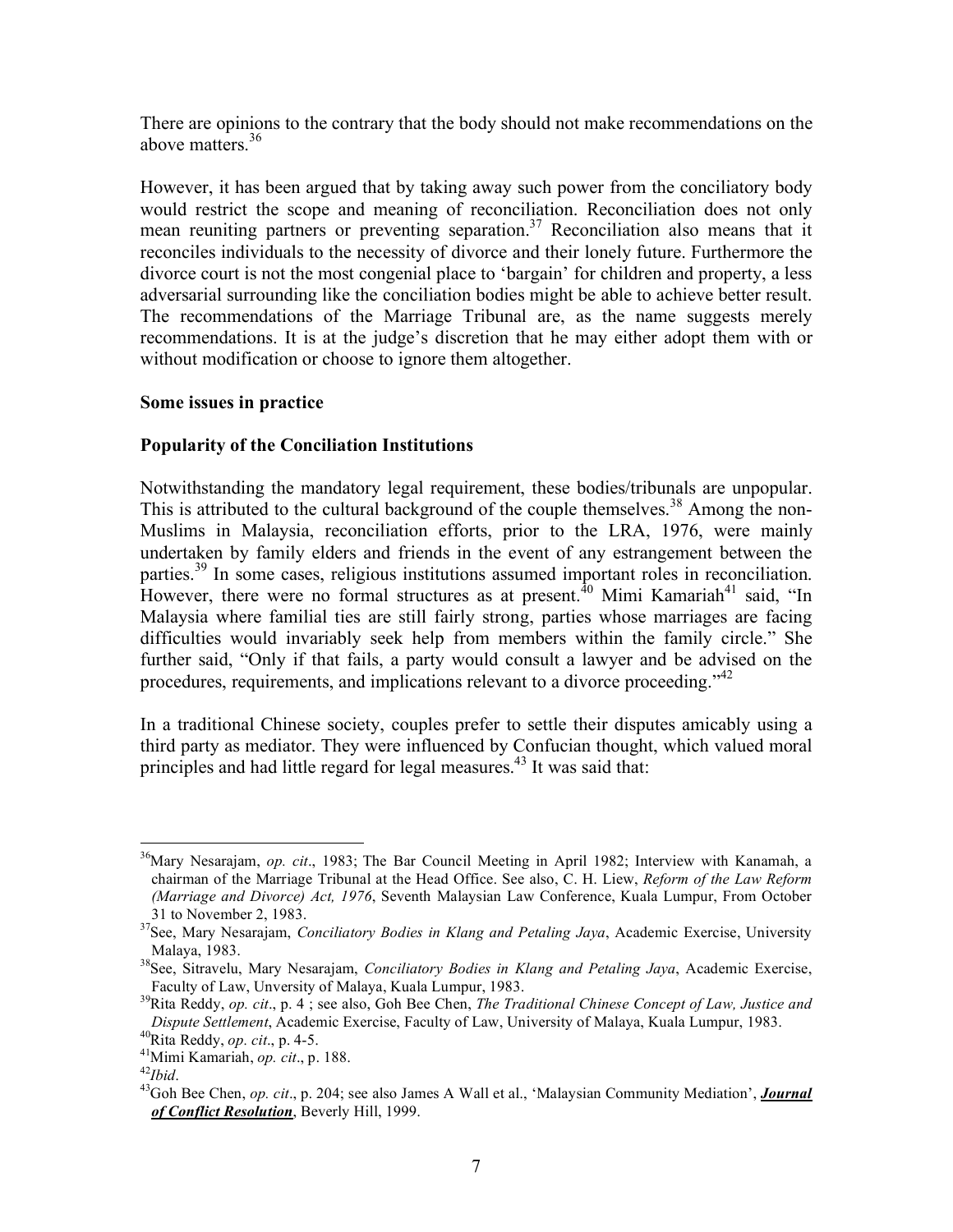"Culturally the common law justice system runs counter to the rural Chinese Malaysian beliefs. The English judicial process requires of a judge a verdict rather than a compromise solution. This necessarily excludes the Confucian concept of yielding and compromise...."<sup>44</sup>

Goh Bee Chen<sup>45</sup> found that it is a shame for a Chinese family if the couple takes their marital problems to court for settlement. Most Chinese families adhere to the concept of "*kang-ching*" (good relationship), thus they will try their best to resolve the problem among themselves within the family without seeking outside assistance. Newman,<sup>46</sup> discussing the emergence of ADR in his book, stated that, Donahey in his writing '*Seeking Harmony*' <sup>47</sup> has identified the Chinese approach of preferring mediation to adjudication as being in keeping with traditional Confucianism. He also found out that a similar situation exists under other Asian legal systems, including the Korean.<sup>48</sup>

As for the Indians in Malaysia, before the enactment of the LRA, 1976 there are no specific rules governing the grounds and forms of Hindu customary divorce. They practise their own religious usages and rites, which originated from homeland India.<sup>49</sup> Like the Chinese, Indians too prefer to settle the disputes without going to court.<sup>50</sup> The Indians couple who is in dispute normally approaches the elders in the family or in the community such as the local religious head or community leader for the settlement of their dispute.<sup>51</sup> Thus, they also prefer the assistance of informal third party to resolve intra-familial problems of the couple.

Mary<sup>52</sup> in her research pointed at the reasons for the lack of popularity of the conciliatory councils set up under s 106 (3) (a). Among the reasons is that the couple feels uncomfortable divulging their marital problem to the members of the religious groups. As the religious councils are very close-knit groups, couples feel ashamed 'to wash their dirty linen' in front of righteous and upright members of the community. She also stated that couples are cautious of the religious bodies and organisations whose members might be religious fundamentalists who will try to save the marriage at all cost.

#### **Attendance of the parties**

It is the general complaint of the members of the marriage tribunal that the respondent wilfully refuses to attend the session although a notice letter has been served.<sup>53</sup> There is a very high incidence of non-attendance by the respondent and sometimes even the

 <sup>44</sup> <sup>44</sup>Ibid.<br><sup>45</sup>Ibid.

 $45$ *Ibid.* 

<sup>&</sup>lt;sup>46</sup>Newman, Paul, *Alternative Dispute Resolution*, CLT Professional Publishing Ltd, 1999, p. 27.

<sup>[1995]</sup> <sup>61</sup> **JCI Arb <sup>4</sup>**, p. 279. <sup>48</sup>

See, James A Wall et al, 'Malaysian Community Mediation', *Journal of Conflict Resolution*, Beverly  $Hill, 1999.$ 

Zaleha Kamaruddin, *op. cit*., p. 78. <sup>50</sup>

Zaleha, Kamaruddin, *Isu-Isu Kekeluargaan dan Undang-undang*, ABIM, Kuala Lumpur, 1997, p. 194. <sup>51</sup>  $^{51}Ibid.$ 

Sitravelu, Mary Nesarajam, *op. cit*., 1983. <sup>53</sup>

 $53$ Formal interview with member of the Marriage Tribunal of the Head Quarters in November, 1999.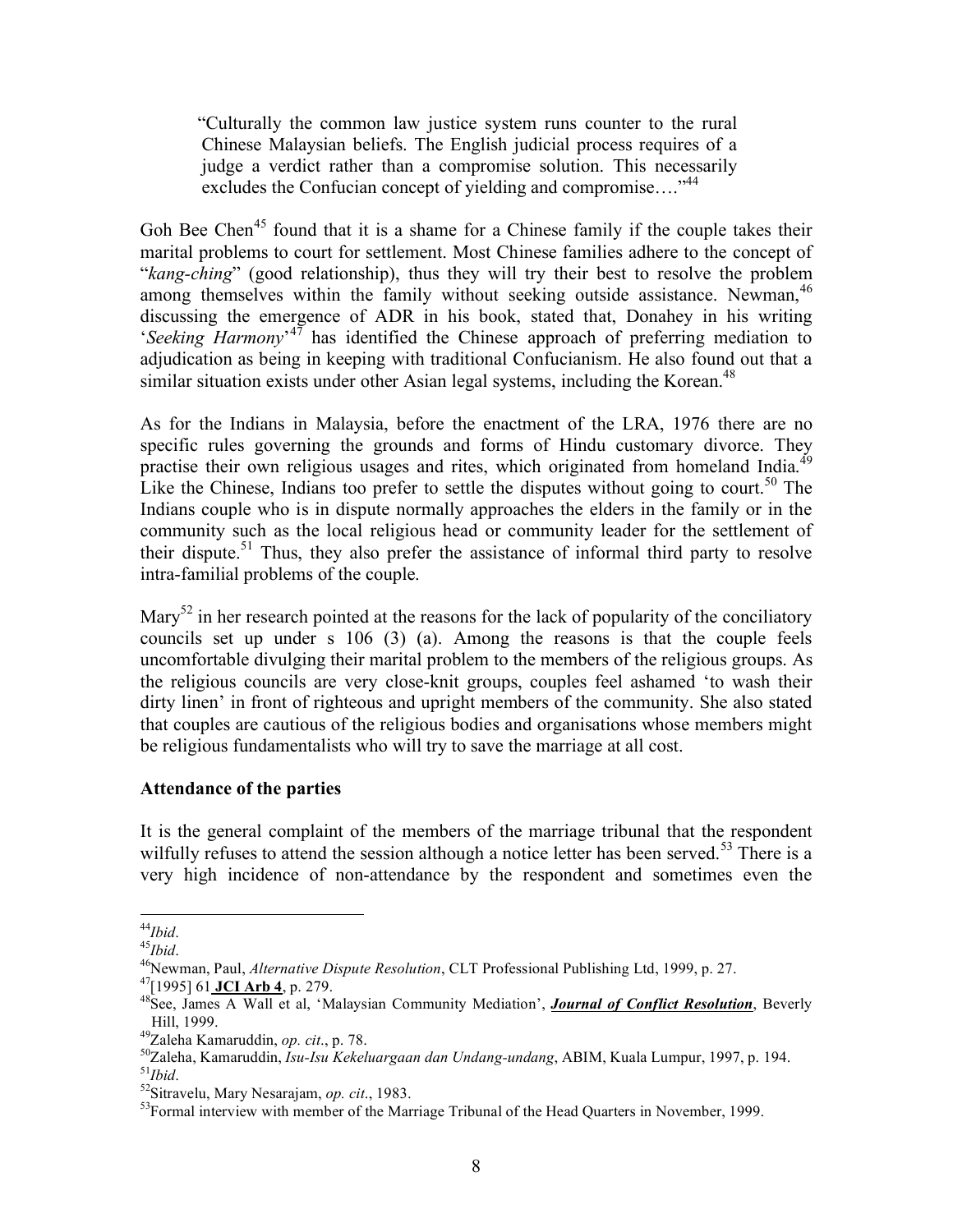petitioner himself fails to attend the session.<sup>54</sup> Mimi,<sup>55</sup> pointed at the difficulties in securing attendance of all members of the conciliatory body on the appointed dates. As a result there have been frequent postponements of the hearings. This, according to Mimi, would certainly aggravate the already tensed and unfortunate situation of the spouses themselves. 56

Another problem in the law as regards to non-attendance is that irrespective of whether the couple attends or not the chairman has to issue a certificate at the end of a six-month period, as required under the law. There is no discretion for the marriage tribunal to withhold issuing a certificate for wilful non-attendance.

## **Absence of a provision for secrecy**

Unlike the law in Australia, there is no provision for secrecy of information given during the reconciliation session under the LRA, 1976. Noor Farida<sup>57</sup> criticised that "although there are directives from relevant authorities as to the necessity for secrecy, beyond a reprimand there is no further sanction for this provision." She felt that conciliatory bodies should draw up their own Code of Ethics and suggested an amendment in this aspect of the law. 58

# **Poor publicity**

The lack of publicity of the existence of the conciliatory bodies particularly the ones under religious organisations might explain the poor attendance to these bodies. Awang<sup>59</sup> found out that no case has been reported to have been referred to a conciliatory body of a church, temple or association for the whole of 1991. He stated the reasons for this situation might be that the public were unaware of the conciliatory body's existence or that they are reluctant to let their peers know of their marital problems.<sup>60</sup> Stanley  $\mathrm{Lim}^{61}$ explained that churches do carry out reconciliation efforts. He pointed out that low publicity resulted in low cases being referred to it. Thus, adequate publicity on the conciliatory bodies should be provided so that the public and those involved in the marital conflicts are informed of their existence and functions.

# **Administrative difficulties**

It is observed that the conciliatory councils appointed under s 106 (3) (a) of the LRA, 1976 are scattered all over the Federal Territory of Kuala Lumpur and Petaling Jaya, with no central location or landmark, which makes these bodies less easily accessible to the public as compared to the marriage tribunals.

 <sup>54</sup> <sup>54</sup>Ibid.<br><sup>55</sup>Mim

Mimi Kamariah, *op. cit*., p. 188. <sup>56</sup>

 $^{56}Ibid.$  $57$ Noor Farida, *op. cit.*, p. 137.

 $^{58}$ *Ibid.* 

Awang, *op. cit*., pp. 3-4. <sup>60</sup>

 $^{60}$ *Ibid*.

<sup>&</sup>lt;sup>61</sup>Interview with Pastor Stanley Lim of Glade Tiding Church, Petaling Jaya, Selangor in November, 1999.